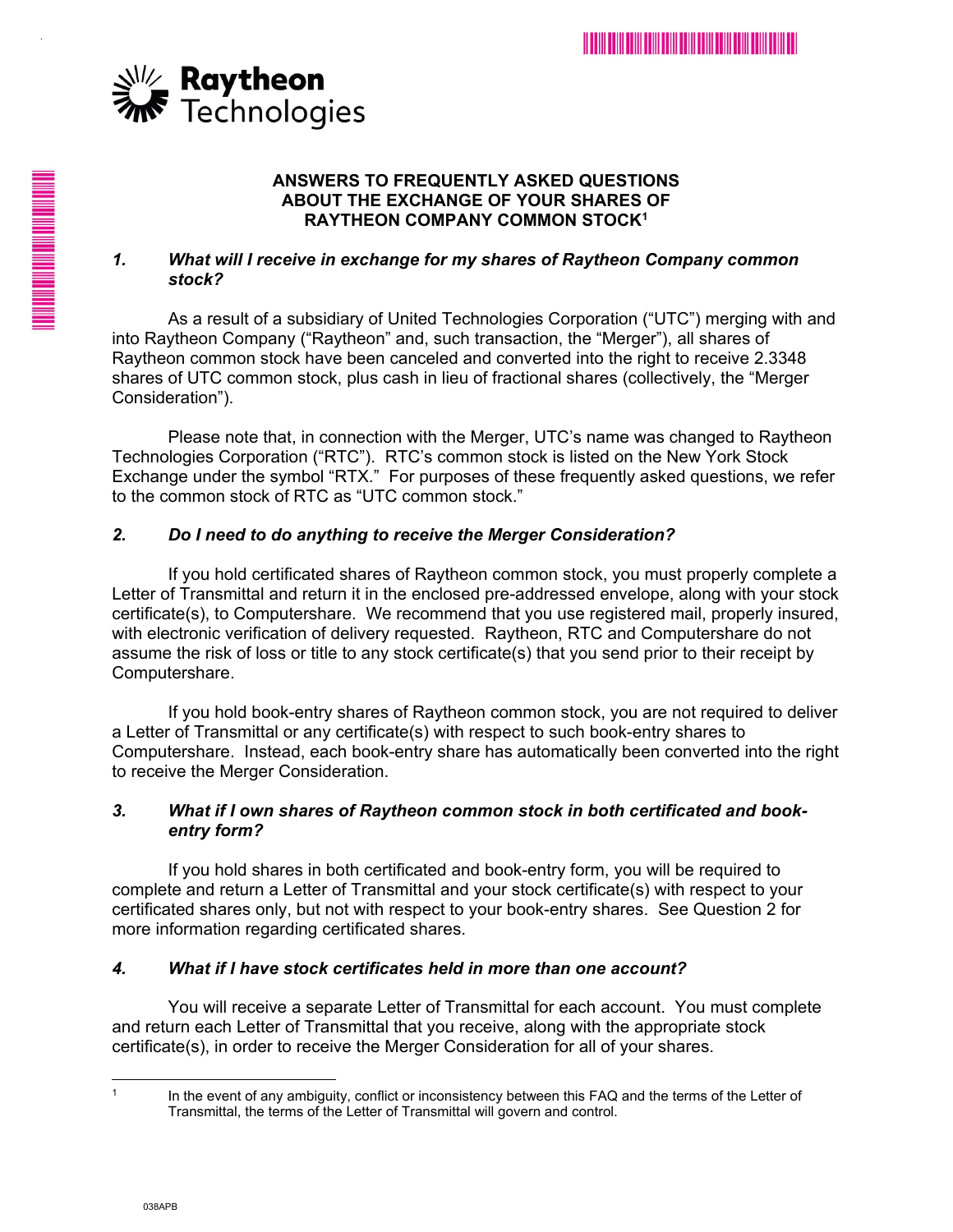### *5. What if some or all of my Raytheon common stock is held for me by a financial institution or broker? Will it handle the exchange of my shares of Raytheon common stock?*

If you have any questions about the exchange of your Raytheon shares held in "street name," please contact your broker or financial institution to determine how they will handle the transaction. You must, however, complete and return a Letter of Transmittal for any certificated shares of Raytheon common stock that you personally hold.

### *6. What do I do if I hold more than 10 certificates?*

.

If you hold more than 10 certificates, any additional certificate(s) will be totaled in the "Other Certificates Total" column on the first page of the Letter of Transmittal. For example, if you have 12 certificates, this column will read "2." You will still need to send in the two certificates to receive the Merger Consideration corresponding to these certificates, even if they are not individually listed on the first page of the Letter of Transmittal.

### *7. What if I can't locate all of my Raytheon stock certificates?*

If you have lost any of your Raytheon stock certificates (or if any such stock certificates have been mislaid, stolen or destroyed):

- Follow the "Lost Certificates" instruction on the first page of the Letter of Transmittal and complete the Lost Securities Affidavit in the box on the reverse side of the Letter of Transmittal.
- Return the Letter of Transmittal with the Affidavit completed, along with any stock certificate(s) you may have in your possession, to Computershare in the enclosed pre-addressed return envelope. We recommend that you use registered mail, properly insured, with electronic verification of delivery requested.

If you have lost stock certificates (or if any such stock certificates have been mislaid, stolen or destroyed) and the lost certificates are part of an estate or trust or are valued at more than \$250,000, contact Computershare for further instructions. See Question 15 below for Computershare's contact information.

### *8. Why does the Letter of Transmittal require that I pay an insurance premium for my lost (or mislaid, stolen or destroyed) stock certificate(s)?*

The insurance premium pays for a surety bond. The bond covers the risk of financial loss in the event the lost stock certificate is used in a fraudulent manner. Exchange agents require a surety bond before replacing a lost stock certificate to avoid this risk.

#### *9. In what form will RTC issue my new shares?*

The common shares will be credited in the form of book-entry shares.

### *10. Should I endorse my Raytheon stock certificate(s) that I am sending to Computershare for payment?*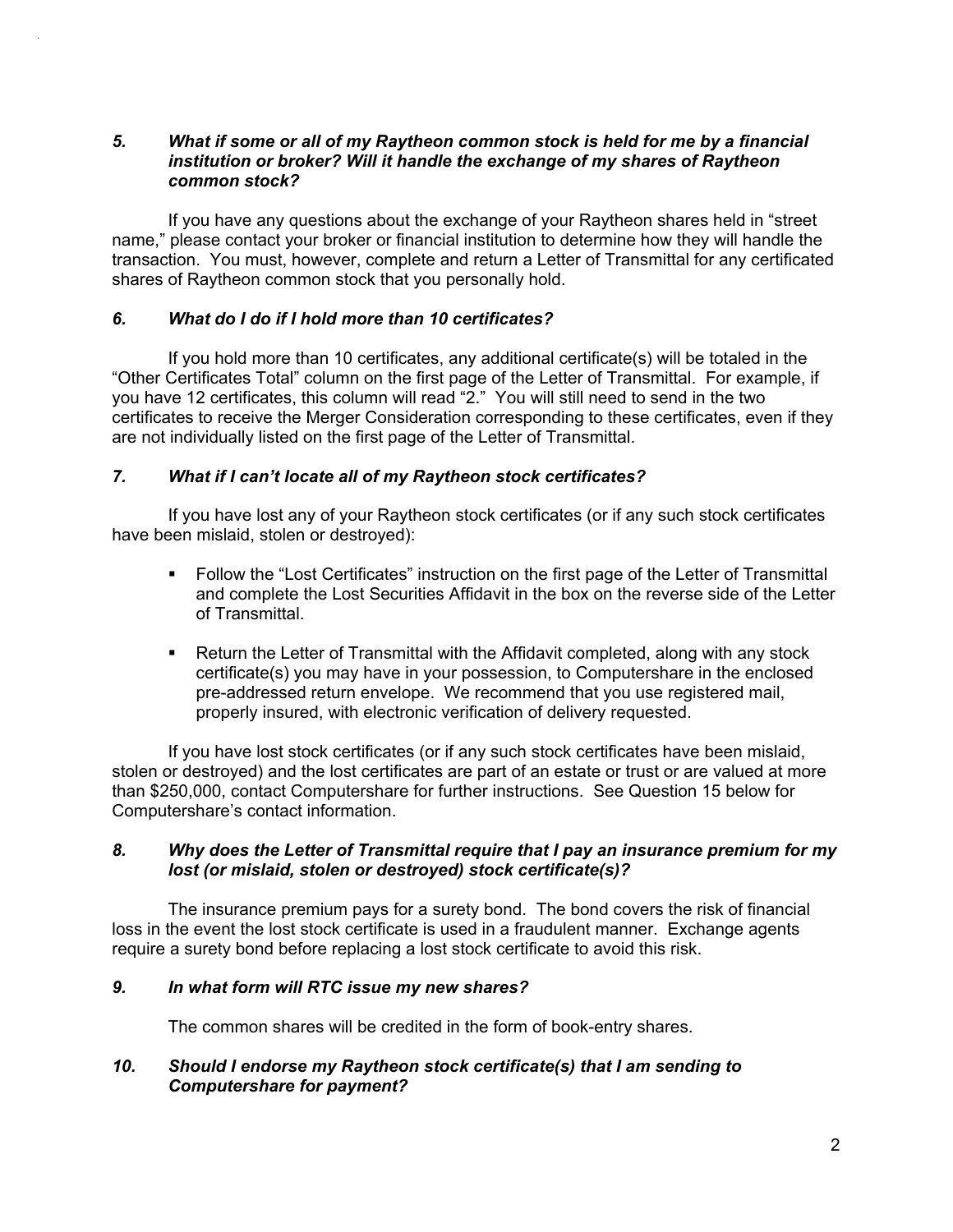

No. For your protection, do not endorse your stock certificate(s).

## *11. How long will it take Computershare to send me the Merger Consideration for my certificated shares of Raytheon common stock?*

The transaction notice reflecting your credit of the appropriate whole number of bookentry shares of UTC common stock and a check for the remaining Merger Consideration for your certificated shares of Raytheon common stock will be mailed promptly after receipt of your documents by Computershare, assuming that all of the documents required to exchange your Raytheon stock certificate(s) for Merger Consideration are in proper order. If more than four weeks have elapsed from the date you submitted the required materials and you have not received your transaction notice, contact Computershare. See Question 15 below for Computershare's contact information.

## *12. What will happen if there is a problem with the documents that I submit?*

If there are issues with your documents, Computershare will return the package to you with a letter explaining the problem and outlining what you need to do to remedy the issue(s).

## *13. What are the tax implications of this stock exchange?*

A general discussion of the U.S. federal income tax consequences of the Merger to certain holders of Raytheon common stock can be found in the joint proxy statement/prospectus under "Material U.S. Federal Income Tax Consequences of the Merger." You should refer to the discussion included therein and consult your own tax advisors regarding the particular U.S. federal income tax consequences of the Merger to you in light of your particular circumstances, as well as the particular consequences to you of the Merger under any state, local or non-U.S. income or other tax laws.

## *14. How do I get the UTC common stock to which I am entitled issued to someone else?*

Follow the "Special Transfer Instructions" on the first page of the Letter of Transmittal and complete a transfer of ownership form, which may be obtained at https://www.us.computershare.com/TransferWizard/default.aspx or by calling Computershare. See Question 15 below for Computershare's contact information.

## *15. How do I contact Computershare if I have questions or need to send material to them?*

You can contact them as follows:

## **By Telephone:**

.

From within the United States, U.S. territories & Canada: 1-866-727-6412 (Toll Free)

From outside the United States, U.S. territories & Canada: 1-781-575-2765